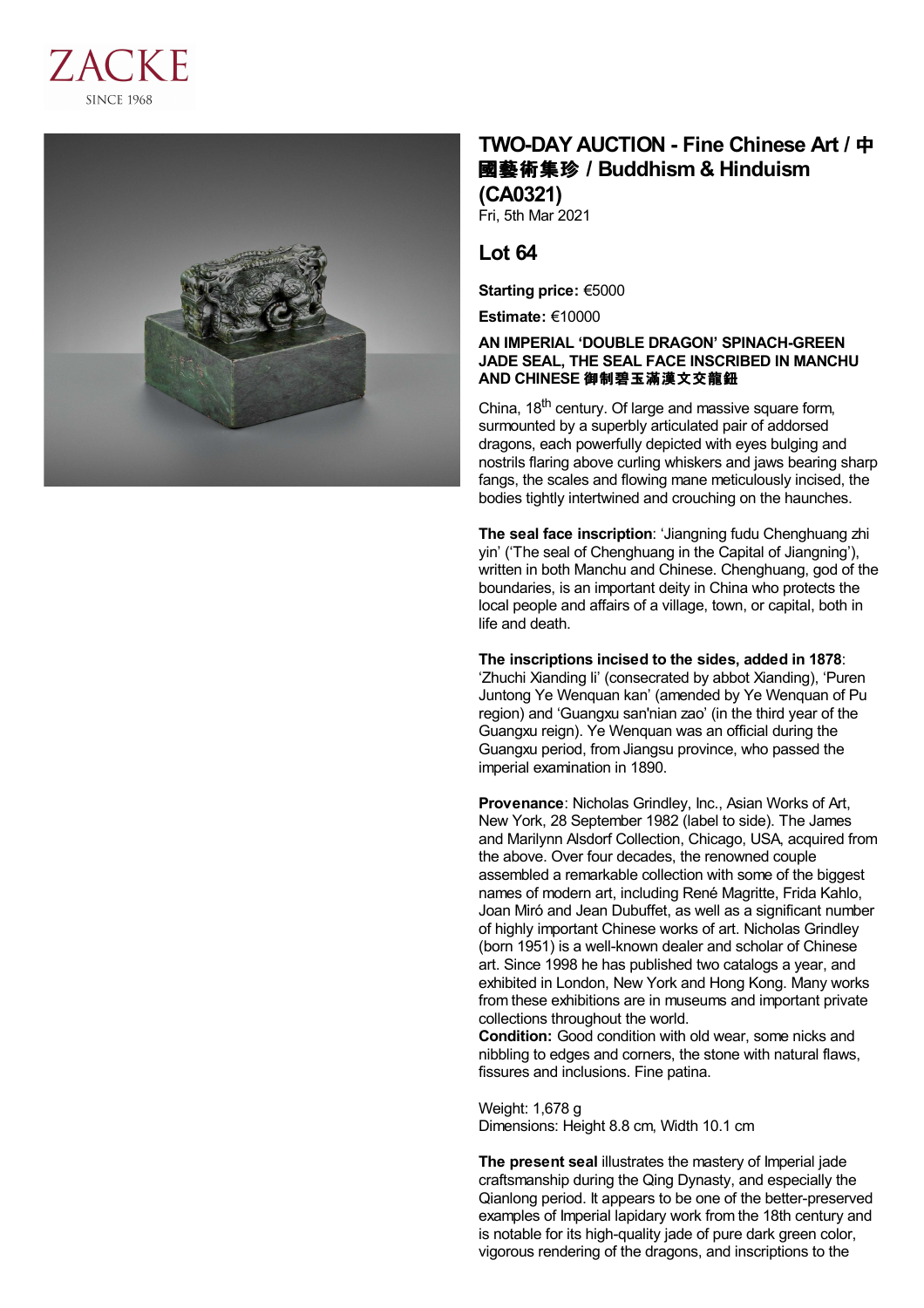sides added during the Guangxu period. Large top-quality jade stones such as in the present example were not readily available during the later Qing dynasty. For this reason, seals inherited by emperors after 1850 were sometimes repurposed and provided with additional inscriptions on various occasions.

**The fine material**, the fullness of the crouching body, the three-dimensionality in the facial features, and the intricately carved scales set the present seal clearly apart from the characteristic stiffness of typical Guangxu seals (see literature comparison further down below for two such seals). It is therefore concluded that despite the incised inscriptions to the top sides being dated 1878, the seal itself is from an earlier date – the Qianlong period. As opposed to the present lot, Imperial seals belonging to the Guangxu court and related officials, carved at the time, typically are of a lesser material, already reflecting the financial constraints of the period. The limited availability of good-quality jade stone during these days is demonstrated by the use of serpentine and wood in the production of Imperial seals. Several 'double-dragon' seals belonging to the Dowager Empress Cixi and made of serpentine are known, see the example sold at Christie's Paris, 14 June 2006, lot 139 (see literature comparison further down below). The reign of the Guangxu Emperor was witness to one of the most disruptive periods in the 5000-year history of China, which eventually led to the demise of the entire Qing Dynasty Empire. Naturally, these hard times saw a significant decline in both the quality of artwork created and the quality of materials available to the workshops.

Literature comparison: For typical seals carved during the Guangxu period, see a wooden double-dragon seal belonging to the Guangxu Emperor, sold at Sotheby's Paris, 11 June 2009, lot 233, and a green serpentine double-dragon seal belonging to the empress dowager Cixi, sold at Christies Paris, June 14 2006, lot 139. For a seal that is stylistically related to the present lot, but created for Emperor Qianlong's eightieth birthday, see Sotheby's London, 4 November 2009, lot 136.

Auction result comparison: Compare the present seal with a related, but slightly larger double-dragon seal, **also with an inscription in Manchu and Chinese**, at Sotheby's Hong Kong, Important Chinese Art, 7 October 2015, lot 3698, bought-in at an **estimate of HKD 5,000,000-7,000,000**. Also compare with a double-dragon seal from the 18<sup>th</sup> century, with **the seal face re-carved during the Guangxu reign** for the Empress Dowager Cixi, at Sotheby's London, Fine Chinese Ceramics and Works of Art, 16 May 2012, lot 186, **sold for GBP 313,250**.

## 御制碧玉滿漢文交龍鈕

中國,十八世紀。印面呈方形,立體高浮雕交龍鈕,神龍挺胸, 龍首微昂,圓目張吻,平視前方,豎角橫須,鬃發飛揚,凜然神 威。龍身捲曲交纏而龍首相背,龍爪緊抓印面,龍脊微隆,軀幹 遒勁,威猛張揚。龍身鱗片雕琢精細。

印文:印文規整,刻工精湛,滿漢雙語,江寧福都城隍之印。

款識:光緒三年造;主持腎定立;濮人俊同葉文鈴刊。 葉文銓,江蘇人, 1890年光緒時期進士。

來源:紐約Nicholas Grindley 亞洲藝術藝廊,1982年9月28日 (可見標簽)。美國芝加哥James and Marilynn Alsdorf 收藏,購 於上述收藏。在過去的40年中,這對著名的夫婦收集了一系列 非凡的藏品,其中包括一些現代藝術名人的作品,如René